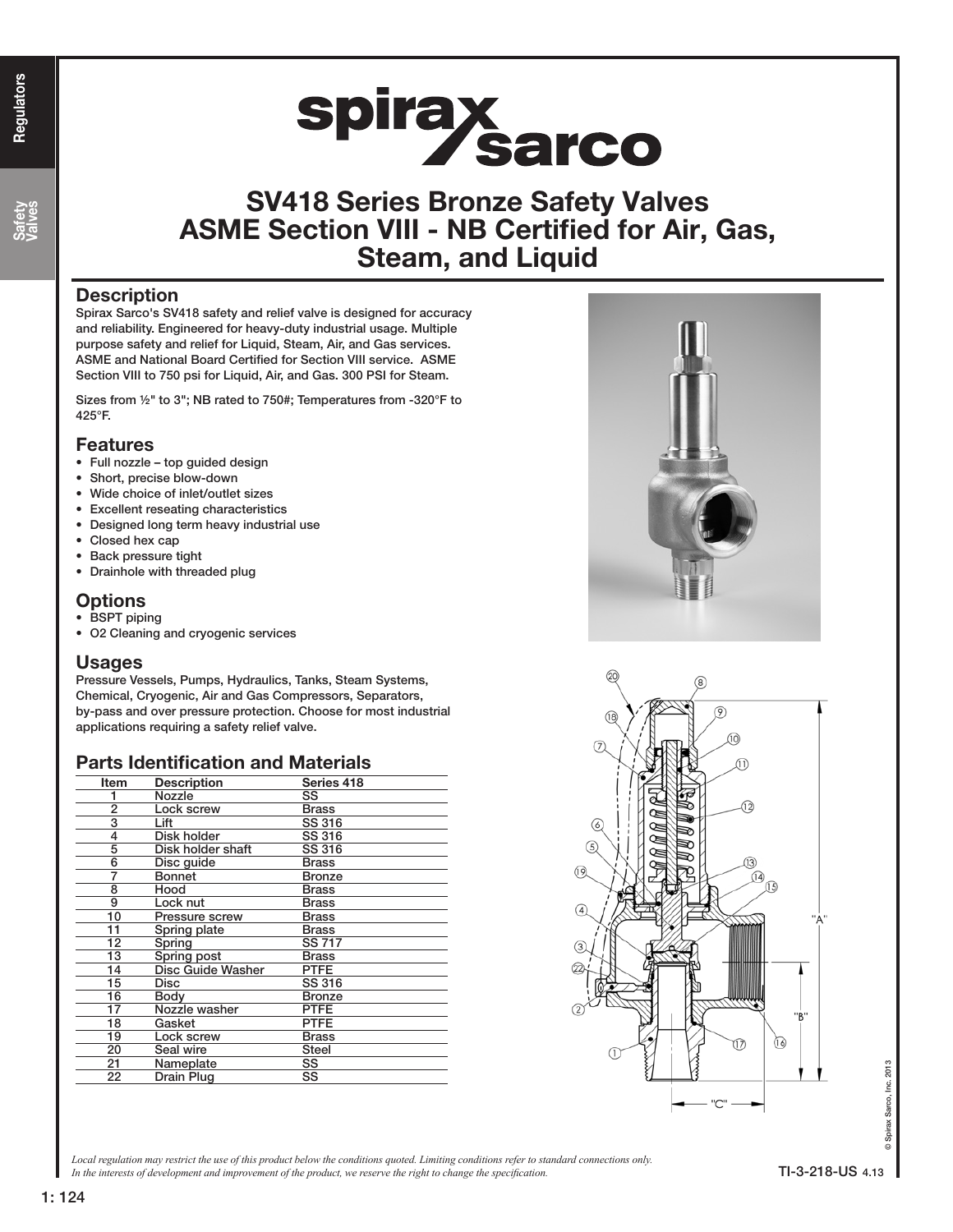## Sample Specification

Spirax Sarco SV418: As required for equipment according to ASME Boiler and Pressure Vessel Code. Stainless steel full nozzle, top guided design. Stainless steel ring and disk. Stainless steel spring with adjustable pressure range and positive shutoff, factory set and sealed. Back pressure tight, includes drainhole with threaded plug.

## Installation

Valve should be installed in vertical upright position as close as possible to the connection provided with no unnecessary intervening pipe or fitting. Under no circumstances should there be a shut off valve or restriction of any kind between the safety valve and the connection provided. For full details on proper installation, please refer to the installation, operating and maintenance instructions, IM-3-215-US.

## **Maintenance**

This product is factory sealed for tamper-proof operation, and no repair parts are available. Test the safety valve every 6 months (depending on plant age and condition), preferably by raising the system pressure to the safety valve's set pressure or operating the hand lever. For full details on proper maintenance, please refer to the installation, operating and maintenance instructions, IM-3-215- US.

| <b>Series 418 - Dimensions</b> |              |               |                  |                |                   |                   |       |        |                  |  |  |
|--------------------------------|--------------|---------------|------------------|----------------|-------------------|-------------------|-------|--------|------------------|--|--|
|                                |              |               |                  |                | <b>DIMENSIONS</b> |                   |       |        |                  |  |  |
| <b>ORIFICE</b>                 | <b>INLET</b> | <b>OUTLET</b> | <b>FLOW AREA</b> | <b>SIZE ID</b> | A - Closed<br>Cap | A - Lift<br>Lever | B     | C.     | <b>WEIGHT LB</b> |  |  |
| D                              | 1/2"         | 3/4"          | 0.125            | DC             | 7 3/8"            | 81/8"             | 23/8" | 15/8"  | 2                |  |  |
| D                              | 1/2"         | 1"            | 0.125            | DD.            | 7 3/8"            | 81/8"             | 23/8" | 1.5/8" | 2                |  |  |
| D                              | 3/4"         | 3/4"          | 0.125            | DE             | 7 3/8"            | 81/8"             | 23/8" | 1.5/8" | 2                |  |  |
| D                              | 3/4"         | 1"            | 0.125            | DF             | 7 3/8"            | 81/8"             | 23/8" | 1.5/8" | 2                |  |  |
| D                              | 1"           | 1"            | 0.125            | <b>DG</b>      | 71/2"             | 81/4"             | 23/8" | 1.5/8" | 2                |  |  |
| E                              | 3/4"         | 1"            | 0.221            | EC             | 7 5/8"            | 8 3/8"            | 25/8" | 1.5/8" | 3                |  |  |
| Ε                              | 3/4"         | $1 - 1/4"$    | 0.221            | ED             | 81/8"             | 8 7/8"            | 25/8" | 2"     | 3                |  |  |
| E                              | 1"           | $1 - 1/4"$    | 0.221            | EF             | 81/8"             | 91/4"             | 25/8" | 2"     | 3                |  |  |
| F                              | 1"           | $1 - 1/2"$    | 0.353            | <b>FF</b>      | 95/8"             | 9.5/8"            | 27/8" | 21/4"  | 5                |  |  |
| F.                             | $1 - 1/2"$   | $1 - 1/2"$    | 0.353            | <b>FG</b>      | 9.5/8"            | 9.5/8"            | 31/8" | 21/4"  | 5                |  |  |
| G                              | $1 - 1/4"$   | 2"            | 0.554            | GG             | 10"               | 10.3/4"           | 33/8" | 25/8"  | 9                |  |  |
| G                              | 2"           | 2"            | 0.554            | GF             | 101/4"            | 11"               | 33/8" | 25/8"  | 9                |  |  |
| H                              | $1 - 1/2"$   | $2 - 1/2"$    | 0.923            | <b>HH</b>      | 11.3/4"           | 121/8"            | 31/2" | 2.3/4" | 16               |  |  |
| J                              | 2"           | 3"            | 1.421            | JJ             | 131/2"            | 14"               | 4"    | 31/4"  | 24               |  |  |

## Nameplate Identification

| $NO =$   | <b>Model Identification</b>     |  |  |  |
|----------|---------------------------------|--|--|--|
| $G =$    | Orifice                         |  |  |  |
| $H =$    | <b>Piping Size</b>              |  |  |  |
| $SIZE =$ | M x F Piping Size               |  |  |  |
| $SET =$  | Set Pressure (psig)             |  |  |  |
| $CAP =$  | <b>SCFM Air/Gas</b>             |  |  |  |
| $AQC =$  | Internal Tracking (QA)          |  |  |  |
| $DATE =$ | Month/Year                      |  |  |  |
| $V =$    | Fired Vessel (Sec. I)           |  |  |  |
| $UV =$   | Unfired Vessel (Sec. VIII)      |  |  |  |
| $NB =$   | <b>National Board Certified</b> |  |  |  |



1: 125

© Spirax Sarco, Inc. 2013

Spirax Sarco, Inc. 2013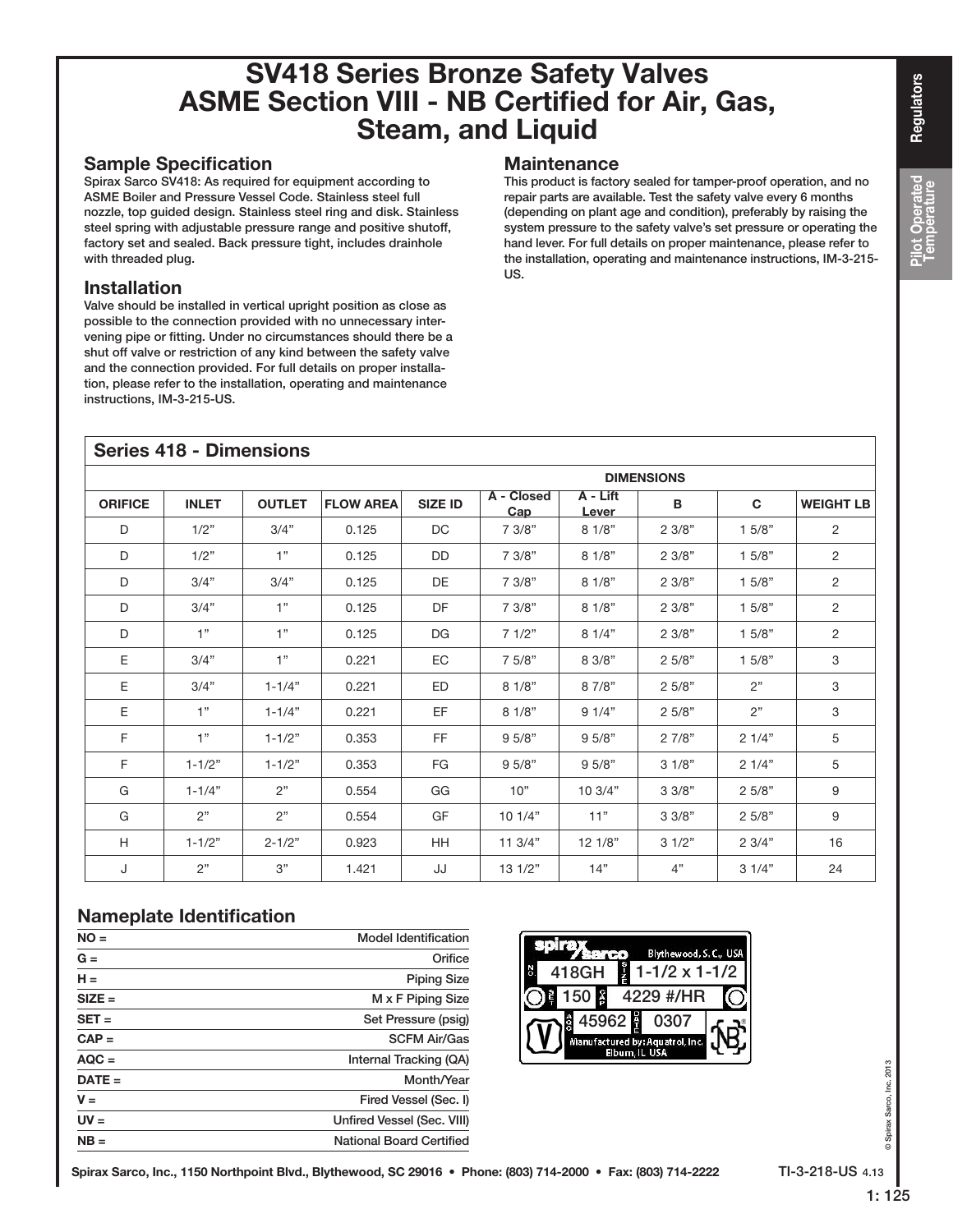

Capacity ratings based on 10% over pressure of water (liquid) NB certified at 90% of measured flow in GPM.

|                                   |                            | Series 418 Capacities - Liquid . GPM |                            |                            |                            |                           |
|-----------------------------------|----------------------------|--------------------------------------|----------------------------|----------------------------|----------------------------|---------------------------|
| <b>SET PRESSURE</b><br><b>PSI</b> | <b>ORIFICE D</b><br>0.1257 | <b>ORIFICE E</b><br>0.2173           | <b>ORIFICE F</b><br>0.3526 | <b>ORIFICE G</b><br>0.5542 | <b>ORIFICE H</b><br>0.9229 | <b>ORIFICE J</b><br>1.418 |
| 5                                 | 11                         | 18                                   | 30                         | 47                         | 78                         | 120                       |
| 10                                | 14                         | 24                                   | 38                         | 60                         | 100                        | 154                       |
| 15                                | 16                         | 28                                   | 45                         | 71                         | 118                        | 181                       |
| 20                                | 18                         | 31                                   | 51                         | 80                         | 133                        | 204                       |
| 25                                | 20                         | 35                                   | 56                         | 88                         | 147                        | 225                       |
|                                   | 22                         | 37                                   | 61                         | 96                         |                            | 245                       |
| 30                                |                            |                                      |                            |                            | 159                        |                           |
| 35                                | 23                         | 40                                   | 66                         | 103                        | 172                        | 264                       |
| 40                                | 25                         | 43                                   | 70                         | 110                        | 184                        | 283                       |
| 45                                | 27                         | 46                                   | 75                         | 117                        | 195                        | 300                       |
| 50                                | 28                         | 48                                   | 79                         | 123                        | 206                        | 316                       |
| 55                                | 29                         | 51                                   | 82                         | 129                        | 216                        | 331                       |
| 60                                | 31                         | 53                                   | 86                         | 135                        | 225                        | 346                       |
| 65                                | 32                         | 55                                   | 90                         | 141                        | 234                        | 360                       |
| 70                                | 33                         | 57                                   | 93                         | 146                        | 243                        | 374                       |
| 75                                | 34                         | 59                                   | 96                         | 151                        | 252                        | 387                       |
| 80                                | 35                         | 61                                   | 99                         | 156                        | 260                        | 400                       |
| 85                                | 37                         | 63                                   | 102                        | 161                        | 268                        | 412                       |
| 90                                | 38                         | 65                                   | 105                        | 166                        | 276                        | 424                       |
| 95                                | 39                         | 67                                   | 108                        | 170                        | 283                        | 435                       |
| 100                               | 40                         | 68                                   | 111                        | $\frac{175}{175}$          | 291                        | 447                       |
| 125                               | 44                         | 77                                   | 124                        | 195                        | 325                        | 499                       |
| 150                               | 48                         | 84                                   | 136                        | 214                        | 356                        | 547                       |
| 175                               | 52                         | 91                                   | 147                        | 231                        | 385                        | 591                       |
| 200                               | 56                         | 97                                   | 157                        | 247                        | 411                        | 632                       |
| 225                               | 59                         | 103                                  | 167                        | 262                        | 436                        | 670                       |
| 250                               | 63                         | 108                                  | 176                        | 276                        | 460                        | 706                       |
| 275                               | 66                         | 114                                  | 184                        | 290                        | 482                        | 741                       |
| 300                               | 69                         | 119                                  | 192                        | 302                        | 504                        | 774                       |
| 325                               | 71                         | 123                                  | 200                        | 315                        | 524                        | 805                       |
| 350                               | 74                         | 128                                  | 208                        | 327                        | 544                        | 836                       |
|                                   | 77                         |                                      |                            |                            |                            |                           |
| 375                               |                            | 133                                  | 215                        | 338                        | 563                        | 865                       |
| 400                               | 79                         | 137                                  | 222                        | 349                        | 581                        | 893                       |
| 425                               | 82                         | 141                                  | 229                        | 360                        | 599                        | 921                       |
| 450                               | 84                         | 145                                  | 236                        | 370                        | 617                        | 948                       |
| 475                               | 86                         | 149                                  | 242                        | 380                        | 634                        | 974                       |
| 500                               | 89                         | 153                                  | 248                        | 390                        | 650                        | 999                       |
| 525                               | 91                         | 157                                  | 254                        |                            |                            |                           |
| 550                               | 93                         | 161                                  | 260                        |                            |                            |                           |
| 575                               | 95                         | 164                                  | 266                        |                            |                            |                           |
| 600                               | 97                         | 168                                  | 272                        |                            |                            |                           |
| 625                               | 99                         | 171                                  |                            |                            |                            |                           |
| 650                               | 101                        | 175                                  |                            |                            |                            |                           |
| 675                               | 103                        | 178                                  |                            |                            |                            |                           |
| 700                               | 105                        | 181                                  |                            |                            |                            |                           |
| 725                               | 107                        | 184                                  |                            |                            |                            |                           |
| 750                               | 108                        | 187                                  |                            |                            |                            |                           |

Safety<br>Valves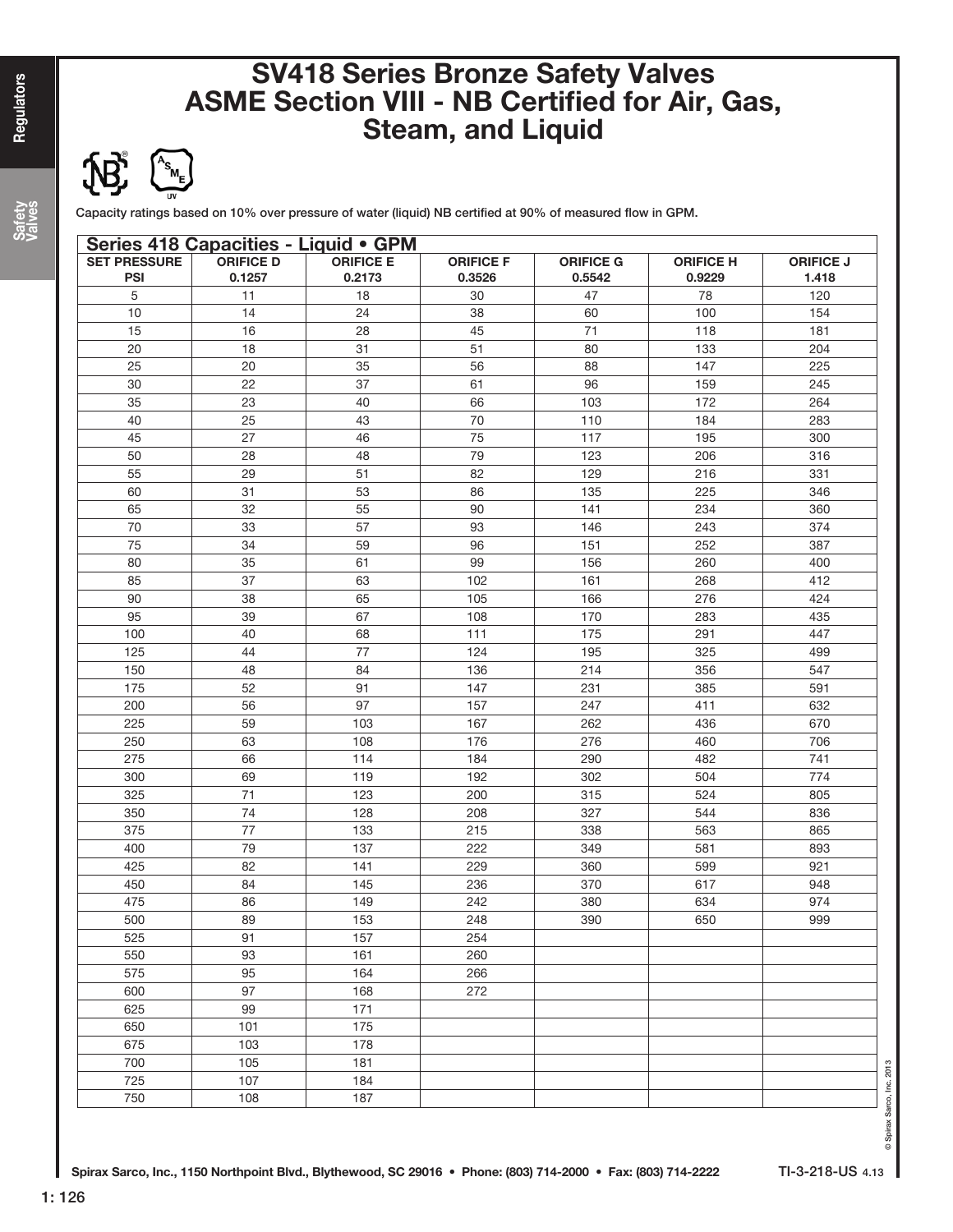

Capacity ratings based on SCFM (standard cubit feet per minute) of Air at 10% over pressure. NB certified at 90% of measured flow.

| <b>SET PRESSURE</b><br><b>ORIFICE D</b><br><b>ORIFICE E</b><br><b>ORIFICE F</b><br><b>ORIFICE G</b><br><b>ORIFICE H</b><br><b>ORIFICE J</b><br><b>PSI</b><br>0.1257<br>0.2173<br>0.3526<br>0.5542<br>0.9229<br>1.418<br>5<br>79<br>518<br>46<br>129<br>202<br>337<br>10<br>97<br>157<br>247<br>411<br>632<br>56<br>15<br>114<br>186<br>292<br>486<br>746<br>66<br>20<br>76<br>132<br>214<br>560<br>336<br>860<br>25<br>149<br>242<br>381<br>634<br>975<br>86<br>30<br>167<br>709<br>97<br>271<br>425<br>1089<br>35<br>790<br>108<br>186<br>302<br>475<br>1214<br>40<br>205<br>872<br>119<br>333<br>524<br>1340<br>45<br>130<br>225<br>364<br>573<br>954<br>1465<br>50<br>141<br>244<br>396<br>622<br>1035<br>1591<br>55<br>671<br>152<br>263<br>427<br>1117<br>1716<br>60<br>163<br>282<br>458<br>720<br>1199<br>1842<br>65<br>174<br>769<br>301<br>489<br>1280<br>1967<br>70<br>321<br>818<br>186<br>520<br>1362<br>2093<br>75<br>197<br>340<br>552<br>867<br>1444<br>2218<br>80<br>359<br>208<br>583<br>916<br>1525<br>2344<br>85<br>378<br>965<br>219<br>614<br>1607<br>2469<br>90<br>645<br>2595<br>230<br>398<br>1014<br>1689<br>95<br>417<br>676<br>1063<br>1771<br>2720<br>241<br>100<br>252<br>436<br>708<br>1112<br>1852<br>2846<br>3474<br>125<br>308<br>532<br>864<br>1358<br>2261<br>150<br>364<br>628<br>1020<br>1603<br>2669<br>4101<br>175<br>419<br>725<br>1176<br>1848<br>3078<br>4729<br>200<br>475<br>821<br>1332<br>2093<br>5356<br>3486<br>225<br>917<br>530<br>1488<br>2339<br>3895<br>5984<br>250<br>586<br>1013<br>1644<br>2584<br>4303<br>6612<br>275<br>642<br>1109<br>1800<br>2829<br>4712<br>7239<br>300<br>697<br>1206<br>3075<br>5120<br>7867<br>1956<br>325<br>753<br>1302<br>2112<br>3320<br>5529<br>8494<br>9122<br>350<br>809<br>1398<br>3565<br>5937<br>2268<br>375<br>864<br>1494<br>2424<br>3810<br>6346<br>9750<br>400<br>920<br>1590<br>2580<br>4056<br>6754<br>10377<br>425<br>976<br>1686<br>2736<br>4301<br>7162<br>11005<br>450<br>1031<br>1783<br>2893<br>4546<br>7571<br>11632<br>475<br>1087<br>1879<br>3049<br>4792<br>7979<br>12260<br>1975<br>5037<br>500<br>1142<br>3205<br>8388<br>12888<br>525<br>2071<br>3361<br>1198<br>1254<br>2167<br>550<br>3517<br>2263<br>575<br>1309<br>3673<br>600<br>1365<br>2360<br>3829<br>625<br>1421<br>2456<br>2552<br>650<br>1476<br>1532<br>2648<br>675<br>700<br>1588<br>2744<br>725<br>1643<br>2841<br>750<br>1699<br>2937 | Series 418 Capacities - Air . SCFM |  |  |  |  |  |  |  |  |
|-------------------------------------------------------------------------------------------------------------------------------------------------------------------------------------------------------------------------------------------------------------------------------------------------------------------------------------------------------------------------------------------------------------------------------------------------------------------------------------------------------------------------------------------------------------------------------------------------------------------------------------------------------------------------------------------------------------------------------------------------------------------------------------------------------------------------------------------------------------------------------------------------------------------------------------------------------------------------------------------------------------------------------------------------------------------------------------------------------------------------------------------------------------------------------------------------------------------------------------------------------------------------------------------------------------------------------------------------------------------------------------------------------------------------------------------------------------------------------------------------------------------------------------------------------------------------------------------------------------------------------------------------------------------------------------------------------------------------------------------------------------------------------------------------------------------------------------------------------------------------------------------------------------------------------------------------------------------------------------------------------------------------------------------------------------------------------------------------------------------------------------------------------------------------------------------------------------------------------------------------------------------------------------------------------------------------------------------------------------------------------------------------------------------|------------------------------------|--|--|--|--|--|--|--|--|
|                                                                                                                                                                                                                                                                                                                                                                                                                                                                                                                                                                                                                                                                                                                                                                                                                                                                                                                                                                                                                                                                                                                                                                                                                                                                                                                                                                                                                                                                                                                                                                                                                                                                                                                                                                                                                                                                                                                                                                                                                                                                                                                                                                                                                                                                                                                                                                                                                   |                                    |  |  |  |  |  |  |  |  |
|                                                                                                                                                                                                                                                                                                                                                                                                                                                                                                                                                                                                                                                                                                                                                                                                                                                                                                                                                                                                                                                                                                                                                                                                                                                                                                                                                                                                                                                                                                                                                                                                                                                                                                                                                                                                                                                                                                                                                                                                                                                                                                                                                                                                                                                                                                                                                                                                                   |                                    |  |  |  |  |  |  |  |  |
|                                                                                                                                                                                                                                                                                                                                                                                                                                                                                                                                                                                                                                                                                                                                                                                                                                                                                                                                                                                                                                                                                                                                                                                                                                                                                                                                                                                                                                                                                                                                                                                                                                                                                                                                                                                                                                                                                                                                                                                                                                                                                                                                                                                                                                                                                                                                                                                                                   |                                    |  |  |  |  |  |  |  |  |
|                                                                                                                                                                                                                                                                                                                                                                                                                                                                                                                                                                                                                                                                                                                                                                                                                                                                                                                                                                                                                                                                                                                                                                                                                                                                                                                                                                                                                                                                                                                                                                                                                                                                                                                                                                                                                                                                                                                                                                                                                                                                                                                                                                                                                                                                                                                                                                                                                   |                                    |  |  |  |  |  |  |  |  |
|                                                                                                                                                                                                                                                                                                                                                                                                                                                                                                                                                                                                                                                                                                                                                                                                                                                                                                                                                                                                                                                                                                                                                                                                                                                                                                                                                                                                                                                                                                                                                                                                                                                                                                                                                                                                                                                                                                                                                                                                                                                                                                                                                                                                                                                                                                                                                                                                                   |                                    |  |  |  |  |  |  |  |  |
|                                                                                                                                                                                                                                                                                                                                                                                                                                                                                                                                                                                                                                                                                                                                                                                                                                                                                                                                                                                                                                                                                                                                                                                                                                                                                                                                                                                                                                                                                                                                                                                                                                                                                                                                                                                                                                                                                                                                                                                                                                                                                                                                                                                                                                                                                                                                                                                                                   |                                    |  |  |  |  |  |  |  |  |
|                                                                                                                                                                                                                                                                                                                                                                                                                                                                                                                                                                                                                                                                                                                                                                                                                                                                                                                                                                                                                                                                                                                                                                                                                                                                                                                                                                                                                                                                                                                                                                                                                                                                                                                                                                                                                                                                                                                                                                                                                                                                                                                                                                                                                                                                                                                                                                                                                   |                                    |  |  |  |  |  |  |  |  |
|                                                                                                                                                                                                                                                                                                                                                                                                                                                                                                                                                                                                                                                                                                                                                                                                                                                                                                                                                                                                                                                                                                                                                                                                                                                                                                                                                                                                                                                                                                                                                                                                                                                                                                                                                                                                                                                                                                                                                                                                                                                                                                                                                                                                                                                                                                                                                                                                                   |                                    |  |  |  |  |  |  |  |  |
|                                                                                                                                                                                                                                                                                                                                                                                                                                                                                                                                                                                                                                                                                                                                                                                                                                                                                                                                                                                                                                                                                                                                                                                                                                                                                                                                                                                                                                                                                                                                                                                                                                                                                                                                                                                                                                                                                                                                                                                                                                                                                                                                                                                                                                                                                                                                                                                                                   |                                    |  |  |  |  |  |  |  |  |
|                                                                                                                                                                                                                                                                                                                                                                                                                                                                                                                                                                                                                                                                                                                                                                                                                                                                                                                                                                                                                                                                                                                                                                                                                                                                                                                                                                                                                                                                                                                                                                                                                                                                                                                                                                                                                                                                                                                                                                                                                                                                                                                                                                                                                                                                                                                                                                                                                   |                                    |  |  |  |  |  |  |  |  |
|                                                                                                                                                                                                                                                                                                                                                                                                                                                                                                                                                                                                                                                                                                                                                                                                                                                                                                                                                                                                                                                                                                                                                                                                                                                                                                                                                                                                                                                                                                                                                                                                                                                                                                                                                                                                                                                                                                                                                                                                                                                                                                                                                                                                                                                                                                                                                                                                                   |                                    |  |  |  |  |  |  |  |  |
|                                                                                                                                                                                                                                                                                                                                                                                                                                                                                                                                                                                                                                                                                                                                                                                                                                                                                                                                                                                                                                                                                                                                                                                                                                                                                                                                                                                                                                                                                                                                                                                                                                                                                                                                                                                                                                                                                                                                                                                                                                                                                                                                                                                                                                                                                                                                                                                                                   |                                    |  |  |  |  |  |  |  |  |
|                                                                                                                                                                                                                                                                                                                                                                                                                                                                                                                                                                                                                                                                                                                                                                                                                                                                                                                                                                                                                                                                                                                                                                                                                                                                                                                                                                                                                                                                                                                                                                                                                                                                                                                                                                                                                                                                                                                                                                                                                                                                                                                                                                                                                                                                                                                                                                                                                   |                                    |  |  |  |  |  |  |  |  |
|                                                                                                                                                                                                                                                                                                                                                                                                                                                                                                                                                                                                                                                                                                                                                                                                                                                                                                                                                                                                                                                                                                                                                                                                                                                                                                                                                                                                                                                                                                                                                                                                                                                                                                                                                                                                                                                                                                                                                                                                                                                                                                                                                                                                                                                                                                                                                                                                                   |                                    |  |  |  |  |  |  |  |  |
|                                                                                                                                                                                                                                                                                                                                                                                                                                                                                                                                                                                                                                                                                                                                                                                                                                                                                                                                                                                                                                                                                                                                                                                                                                                                                                                                                                                                                                                                                                                                                                                                                                                                                                                                                                                                                                                                                                                                                                                                                                                                                                                                                                                                                                                                                                                                                                                                                   |                                    |  |  |  |  |  |  |  |  |
|                                                                                                                                                                                                                                                                                                                                                                                                                                                                                                                                                                                                                                                                                                                                                                                                                                                                                                                                                                                                                                                                                                                                                                                                                                                                                                                                                                                                                                                                                                                                                                                                                                                                                                                                                                                                                                                                                                                                                                                                                                                                                                                                                                                                                                                                                                                                                                                                                   |                                    |  |  |  |  |  |  |  |  |
|                                                                                                                                                                                                                                                                                                                                                                                                                                                                                                                                                                                                                                                                                                                                                                                                                                                                                                                                                                                                                                                                                                                                                                                                                                                                                                                                                                                                                                                                                                                                                                                                                                                                                                                                                                                                                                                                                                                                                                                                                                                                                                                                                                                                                                                                                                                                                                                                                   |                                    |  |  |  |  |  |  |  |  |
|                                                                                                                                                                                                                                                                                                                                                                                                                                                                                                                                                                                                                                                                                                                                                                                                                                                                                                                                                                                                                                                                                                                                                                                                                                                                                                                                                                                                                                                                                                                                                                                                                                                                                                                                                                                                                                                                                                                                                                                                                                                                                                                                                                                                                                                                                                                                                                                                                   |                                    |  |  |  |  |  |  |  |  |
|                                                                                                                                                                                                                                                                                                                                                                                                                                                                                                                                                                                                                                                                                                                                                                                                                                                                                                                                                                                                                                                                                                                                                                                                                                                                                                                                                                                                                                                                                                                                                                                                                                                                                                                                                                                                                                                                                                                                                                                                                                                                                                                                                                                                                                                                                                                                                                                                                   |                                    |  |  |  |  |  |  |  |  |
|                                                                                                                                                                                                                                                                                                                                                                                                                                                                                                                                                                                                                                                                                                                                                                                                                                                                                                                                                                                                                                                                                                                                                                                                                                                                                                                                                                                                                                                                                                                                                                                                                                                                                                                                                                                                                                                                                                                                                                                                                                                                                                                                                                                                                                                                                                                                                                                                                   |                                    |  |  |  |  |  |  |  |  |
|                                                                                                                                                                                                                                                                                                                                                                                                                                                                                                                                                                                                                                                                                                                                                                                                                                                                                                                                                                                                                                                                                                                                                                                                                                                                                                                                                                                                                                                                                                                                                                                                                                                                                                                                                                                                                                                                                                                                                                                                                                                                                                                                                                                                                                                                                                                                                                                                                   |                                    |  |  |  |  |  |  |  |  |
|                                                                                                                                                                                                                                                                                                                                                                                                                                                                                                                                                                                                                                                                                                                                                                                                                                                                                                                                                                                                                                                                                                                                                                                                                                                                                                                                                                                                                                                                                                                                                                                                                                                                                                                                                                                                                                                                                                                                                                                                                                                                                                                                                                                                                                                                                                                                                                                                                   |                                    |  |  |  |  |  |  |  |  |
|                                                                                                                                                                                                                                                                                                                                                                                                                                                                                                                                                                                                                                                                                                                                                                                                                                                                                                                                                                                                                                                                                                                                                                                                                                                                                                                                                                                                                                                                                                                                                                                                                                                                                                                                                                                                                                                                                                                                                                                                                                                                                                                                                                                                                                                                                                                                                                                                                   |                                    |  |  |  |  |  |  |  |  |
|                                                                                                                                                                                                                                                                                                                                                                                                                                                                                                                                                                                                                                                                                                                                                                                                                                                                                                                                                                                                                                                                                                                                                                                                                                                                                                                                                                                                                                                                                                                                                                                                                                                                                                                                                                                                                                                                                                                                                                                                                                                                                                                                                                                                                                                                                                                                                                                                                   |                                    |  |  |  |  |  |  |  |  |
|                                                                                                                                                                                                                                                                                                                                                                                                                                                                                                                                                                                                                                                                                                                                                                                                                                                                                                                                                                                                                                                                                                                                                                                                                                                                                                                                                                                                                                                                                                                                                                                                                                                                                                                                                                                                                                                                                                                                                                                                                                                                                                                                                                                                                                                                                                                                                                                                                   |                                    |  |  |  |  |  |  |  |  |
|                                                                                                                                                                                                                                                                                                                                                                                                                                                                                                                                                                                                                                                                                                                                                                                                                                                                                                                                                                                                                                                                                                                                                                                                                                                                                                                                                                                                                                                                                                                                                                                                                                                                                                                                                                                                                                                                                                                                                                                                                                                                                                                                                                                                                                                                                                                                                                                                                   |                                    |  |  |  |  |  |  |  |  |
|                                                                                                                                                                                                                                                                                                                                                                                                                                                                                                                                                                                                                                                                                                                                                                                                                                                                                                                                                                                                                                                                                                                                                                                                                                                                                                                                                                                                                                                                                                                                                                                                                                                                                                                                                                                                                                                                                                                                                                                                                                                                                                                                                                                                                                                                                                                                                                                                                   |                                    |  |  |  |  |  |  |  |  |
|                                                                                                                                                                                                                                                                                                                                                                                                                                                                                                                                                                                                                                                                                                                                                                                                                                                                                                                                                                                                                                                                                                                                                                                                                                                                                                                                                                                                                                                                                                                                                                                                                                                                                                                                                                                                                                                                                                                                                                                                                                                                                                                                                                                                                                                                                                                                                                                                                   |                                    |  |  |  |  |  |  |  |  |
|                                                                                                                                                                                                                                                                                                                                                                                                                                                                                                                                                                                                                                                                                                                                                                                                                                                                                                                                                                                                                                                                                                                                                                                                                                                                                                                                                                                                                                                                                                                                                                                                                                                                                                                                                                                                                                                                                                                                                                                                                                                                                                                                                                                                                                                                                                                                                                                                                   |                                    |  |  |  |  |  |  |  |  |
|                                                                                                                                                                                                                                                                                                                                                                                                                                                                                                                                                                                                                                                                                                                                                                                                                                                                                                                                                                                                                                                                                                                                                                                                                                                                                                                                                                                                                                                                                                                                                                                                                                                                                                                                                                                                                                                                                                                                                                                                                                                                                                                                                                                                                                                                                                                                                                                                                   |                                    |  |  |  |  |  |  |  |  |
|                                                                                                                                                                                                                                                                                                                                                                                                                                                                                                                                                                                                                                                                                                                                                                                                                                                                                                                                                                                                                                                                                                                                                                                                                                                                                                                                                                                                                                                                                                                                                                                                                                                                                                                                                                                                                                                                                                                                                                                                                                                                                                                                                                                                                                                                                                                                                                                                                   |                                    |  |  |  |  |  |  |  |  |
|                                                                                                                                                                                                                                                                                                                                                                                                                                                                                                                                                                                                                                                                                                                                                                                                                                                                                                                                                                                                                                                                                                                                                                                                                                                                                                                                                                                                                                                                                                                                                                                                                                                                                                                                                                                                                                                                                                                                                                                                                                                                                                                                                                                                                                                                                                                                                                                                                   |                                    |  |  |  |  |  |  |  |  |
|                                                                                                                                                                                                                                                                                                                                                                                                                                                                                                                                                                                                                                                                                                                                                                                                                                                                                                                                                                                                                                                                                                                                                                                                                                                                                                                                                                                                                                                                                                                                                                                                                                                                                                                                                                                                                                                                                                                                                                                                                                                                                                                                                                                                                                                                                                                                                                                                                   |                                    |  |  |  |  |  |  |  |  |
|                                                                                                                                                                                                                                                                                                                                                                                                                                                                                                                                                                                                                                                                                                                                                                                                                                                                                                                                                                                                                                                                                                                                                                                                                                                                                                                                                                                                                                                                                                                                                                                                                                                                                                                                                                                                                                                                                                                                                                                                                                                                                                                                                                                                                                                                                                                                                                                                                   |                                    |  |  |  |  |  |  |  |  |
|                                                                                                                                                                                                                                                                                                                                                                                                                                                                                                                                                                                                                                                                                                                                                                                                                                                                                                                                                                                                                                                                                                                                                                                                                                                                                                                                                                                                                                                                                                                                                                                                                                                                                                                                                                                                                                                                                                                                                                                                                                                                                                                                                                                                                                                                                                                                                                                                                   |                                    |  |  |  |  |  |  |  |  |
|                                                                                                                                                                                                                                                                                                                                                                                                                                                                                                                                                                                                                                                                                                                                                                                                                                                                                                                                                                                                                                                                                                                                                                                                                                                                                                                                                                                                                                                                                                                                                                                                                                                                                                                                                                                                                                                                                                                                                                                                                                                                                                                                                                                                                                                                                                                                                                                                                   |                                    |  |  |  |  |  |  |  |  |
|                                                                                                                                                                                                                                                                                                                                                                                                                                                                                                                                                                                                                                                                                                                                                                                                                                                                                                                                                                                                                                                                                                                                                                                                                                                                                                                                                                                                                                                                                                                                                                                                                                                                                                                                                                                                                                                                                                                                                                                                                                                                                                                                                                                                                                                                                                                                                                                                                   |                                    |  |  |  |  |  |  |  |  |
|                                                                                                                                                                                                                                                                                                                                                                                                                                                                                                                                                                                                                                                                                                                                                                                                                                                                                                                                                                                                                                                                                                                                                                                                                                                                                                                                                                                                                                                                                                                                                                                                                                                                                                                                                                                                                                                                                                                                                                                                                                                                                                                                                                                                                                                                                                                                                                                                                   |                                    |  |  |  |  |  |  |  |  |
|                                                                                                                                                                                                                                                                                                                                                                                                                                                                                                                                                                                                                                                                                                                                                                                                                                                                                                                                                                                                                                                                                                                                                                                                                                                                                                                                                                                                                                                                                                                                                                                                                                                                                                                                                                                                                                                                                                                                                                                                                                                                                                                                                                                                                                                                                                                                                                                                                   |                                    |  |  |  |  |  |  |  |  |
|                                                                                                                                                                                                                                                                                                                                                                                                                                                                                                                                                                                                                                                                                                                                                                                                                                                                                                                                                                                                                                                                                                                                                                                                                                                                                                                                                                                                                                                                                                                                                                                                                                                                                                                                                                                                                                                                                                                                                                                                                                                                                                                                                                                                                                                                                                                                                                                                                   |                                    |  |  |  |  |  |  |  |  |
|                                                                                                                                                                                                                                                                                                                                                                                                                                                                                                                                                                                                                                                                                                                                                                                                                                                                                                                                                                                                                                                                                                                                                                                                                                                                                                                                                                                                                                                                                                                                                                                                                                                                                                                                                                                                                                                                                                                                                                                                                                                                                                                                                                                                                                                                                                                                                                                                                   |                                    |  |  |  |  |  |  |  |  |
|                                                                                                                                                                                                                                                                                                                                                                                                                                                                                                                                                                                                                                                                                                                                                                                                                                                                                                                                                                                                                                                                                                                                                                                                                                                                                                                                                                                                                                                                                                                                                                                                                                                                                                                                                                                                                                                                                                                                                                                                                                                                                                                                                                                                                                                                                                                                                                                                                   |                                    |  |  |  |  |  |  |  |  |
|                                                                                                                                                                                                                                                                                                                                                                                                                                                                                                                                                                                                                                                                                                                                                                                                                                                                                                                                                                                                                                                                                                                                                                                                                                                                                                                                                                                                                                                                                                                                                                                                                                                                                                                                                                                                                                                                                                                                                                                                                                                                                                                                                                                                                                                                                                                                                                                                                   |                                    |  |  |  |  |  |  |  |  |
|                                                                                                                                                                                                                                                                                                                                                                                                                                                                                                                                                                                                                                                                                                                                                                                                                                                                                                                                                                                                                                                                                                                                                                                                                                                                                                                                                                                                                                                                                                                                                                                                                                                                                                                                                                                                                                                                                                                                                                                                                                                                                                                                                                                                                                                                                                                                                                                                                   |                                    |  |  |  |  |  |  |  |  |
|                                                                                                                                                                                                                                                                                                                                                                                                                                                                                                                                                                                                                                                                                                                                                                                                                                                                                                                                                                                                                                                                                                                                                                                                                                                                                                                                                                                                                                                                                                                                                                                                                                                                                                                                                                                                                                                                                                                                                                                                                                                                                                                                                                                                                                                                                                                                                                                                                   |                                    |  |  |  |  |  |  |  |  |
|                                                                                                                                                                                                                                                                                                                                                                                                                                                                                                                                                                                                                                                                                                                                                                                                                                                                                                                                                                                                                                                                                                                                                                                                                                                                                                                                                                                                                                                                                                                                                                                                                                                                                                                                                                                                                                                                                                                                                                                                                                                                                                                                                                                                                                                                                                                                                                                                                   |                                    |  |  |  |  |  |  |  |  |
|                                                                                                                                                                                                                                                                                                                                                                                                                                                                                                                                                                                                                                                                                                                                                                                                                                                                                                                                                                                                                                                                                                                                                                                                                                                                                                                                                                                                                                                                                                                                                                                                                                                                                                                                                                                                                                                                                                                                                                                                                                                                                                                                                                                                                                                                                                                                                                                                                   |                                    |  |  |  |  |  |  |  |  |

© Spirax Sarco, Inc. 2013

esins ©

Sarco, Inc. 2013